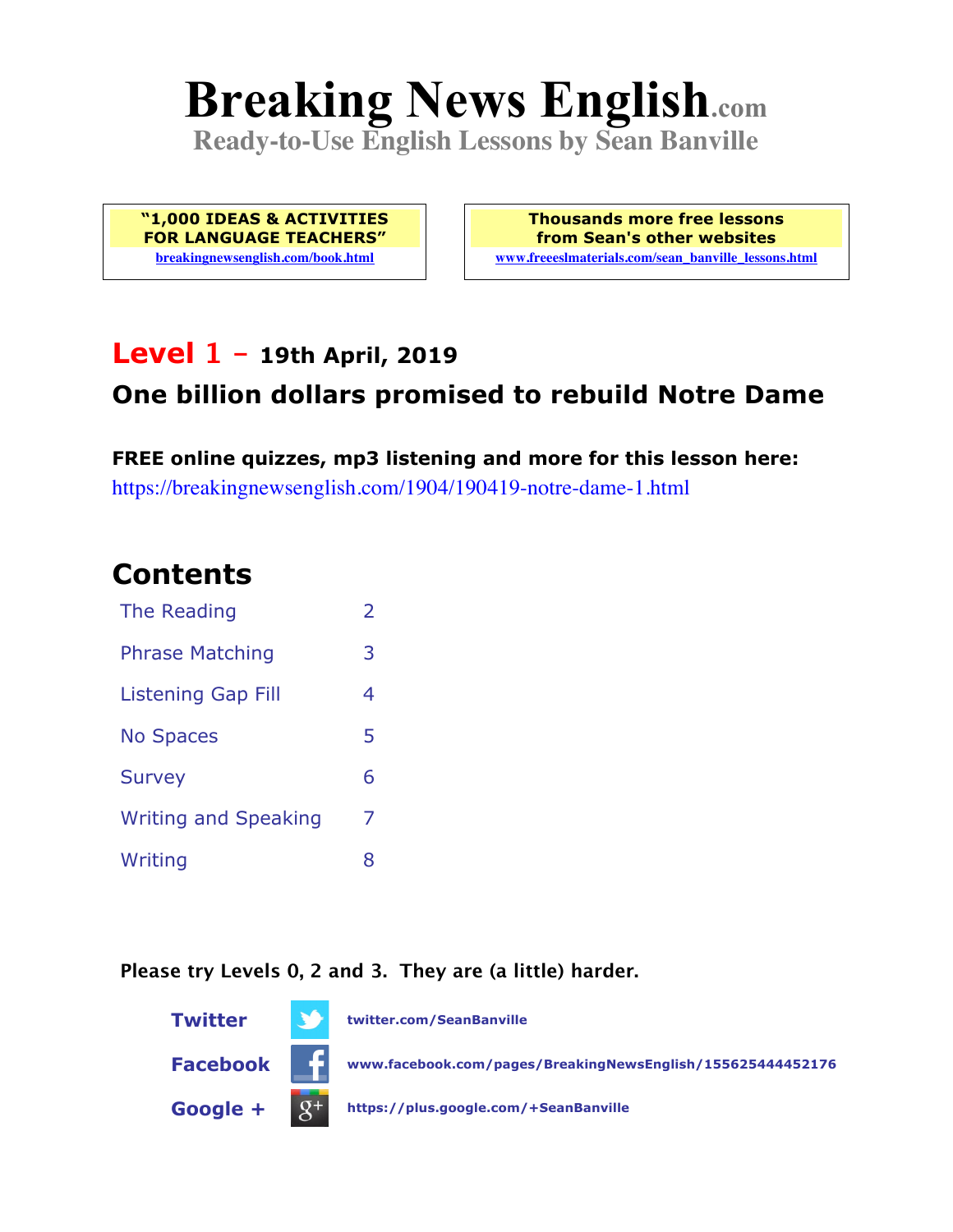### **THE READING**

From https://breakingnewsenglish.com/1904/190419-notre-dame-1.html

People gave one billion dollars to rebuild Paris' 850-year-old Notre Dame cathedral. It was badly damaged in a fire. It is one of France's most important buildings. People from all over the world gave hundreds of millions of dollars to help. French president Emmanuel Macron said he would make sure the rebuilding would be finished within five years, in time for the 2024 Paris Olympics. Some architects say it could take 20 years or more.

Some of the people giving money are French billionaires, like the owner of Louis Vuitton. Computer giant Apple is giving money. It said: "We are heartbroken for...those around the world for whom Notre Dame is a symbol of hope....Apple will be donating to...help restore Notre Dame's precious heritage for future generations." Many people think the money would be better spent on helping the world's poorer people.

Sources: https://www.**buzzfeednews.com**/article/skbaer/notre-dame-fire-rebuild-pinault-donation-frenchbillionaire https://www.**france24.com**/en/20190416-fundraising-campaigns-multiply-macron-vows-rebuildnotre-dame https://www.**npr.org**/2019/04/16/714116303/donation-pledges-roll-in-for-notre-damesreconstruction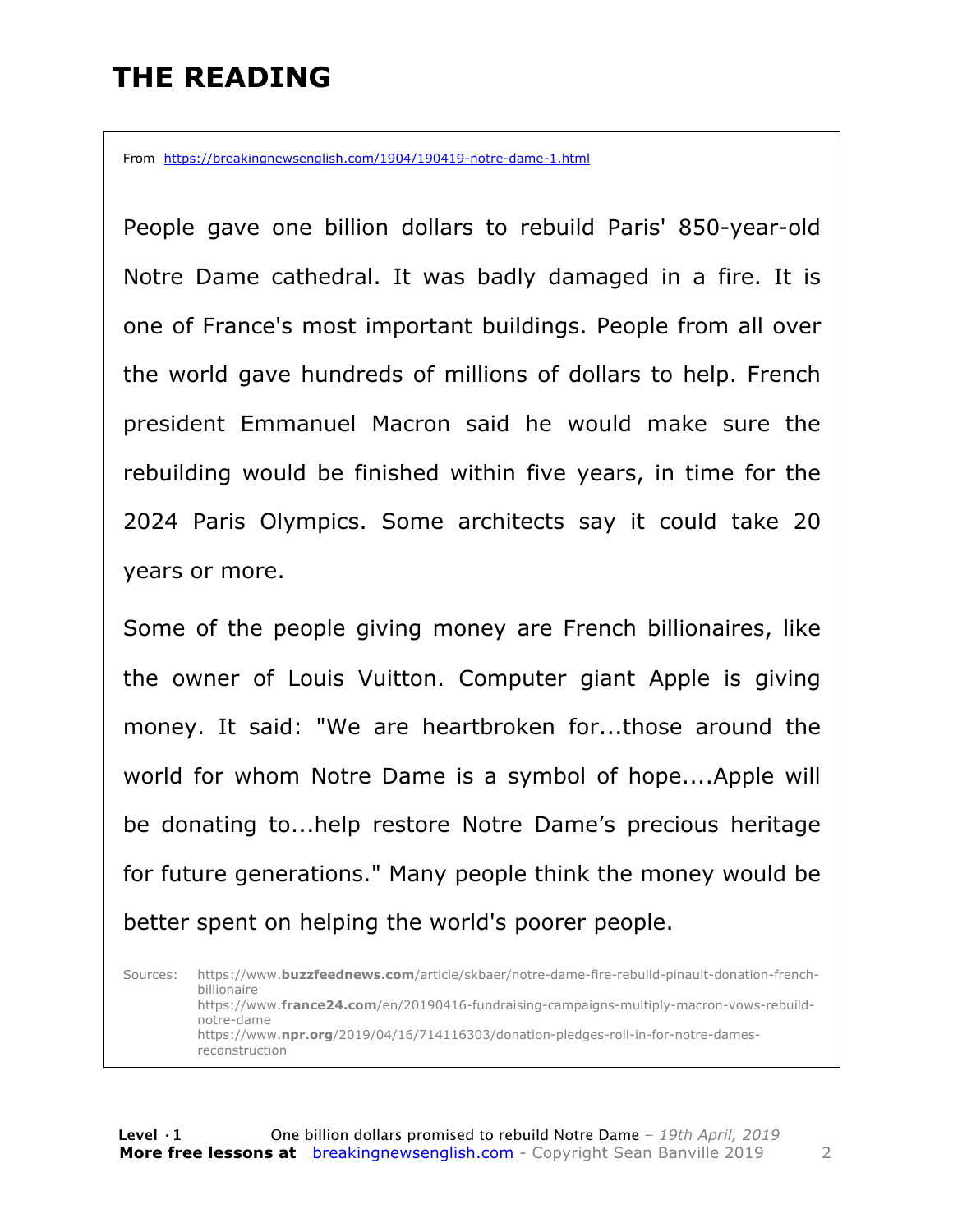# **PHRASE MATCHING**

From https://breakingnewsenglish.com/1904/190419-notre-dame-1.html

#### **PARAGRAPH ONE:**

|                       | 2. It was badly                     |    | b. over the world                      |
|-----------------------|-------------------------------------|----|----------------------------------------|
|                       | 3. People from all                  |    | c. 2024 Paris Olympics                 |
|                       | 4. hundreds of millions             |    | d. damaged in a fire                   |
|                       | 5. Macron said he                   |    | e. within five years                   |
|                       | 6. the rebuilding would be finished | f. | or more                                |
|                       | 7. in time for the                  |    | g. of dollars                          |
|                       | 8. it could take 20 years           |    | h. cathedral                           |
|                       |                                     |    |                                        |
| <b>PARAGRAPH TWO:</b> |                                     |    |                                        |
|                       |                                     |    | $\mathbf{1}$ $\mathbf{1}$ $\mathbf{2}$ |

1. rebuild Paris' 850-year-old Notre Dame a. would make sure

1. Some of the people 2. the owner 3. Apple is giving 4. We are heartbroken 5. Notre Dame is a 6. help restore Notre Dame's 7. future 8. helping the world's a. symbol of hope b. money c. generations d. poorer people e. precious heritage f. giving money g. for those h. of Louis Vuitton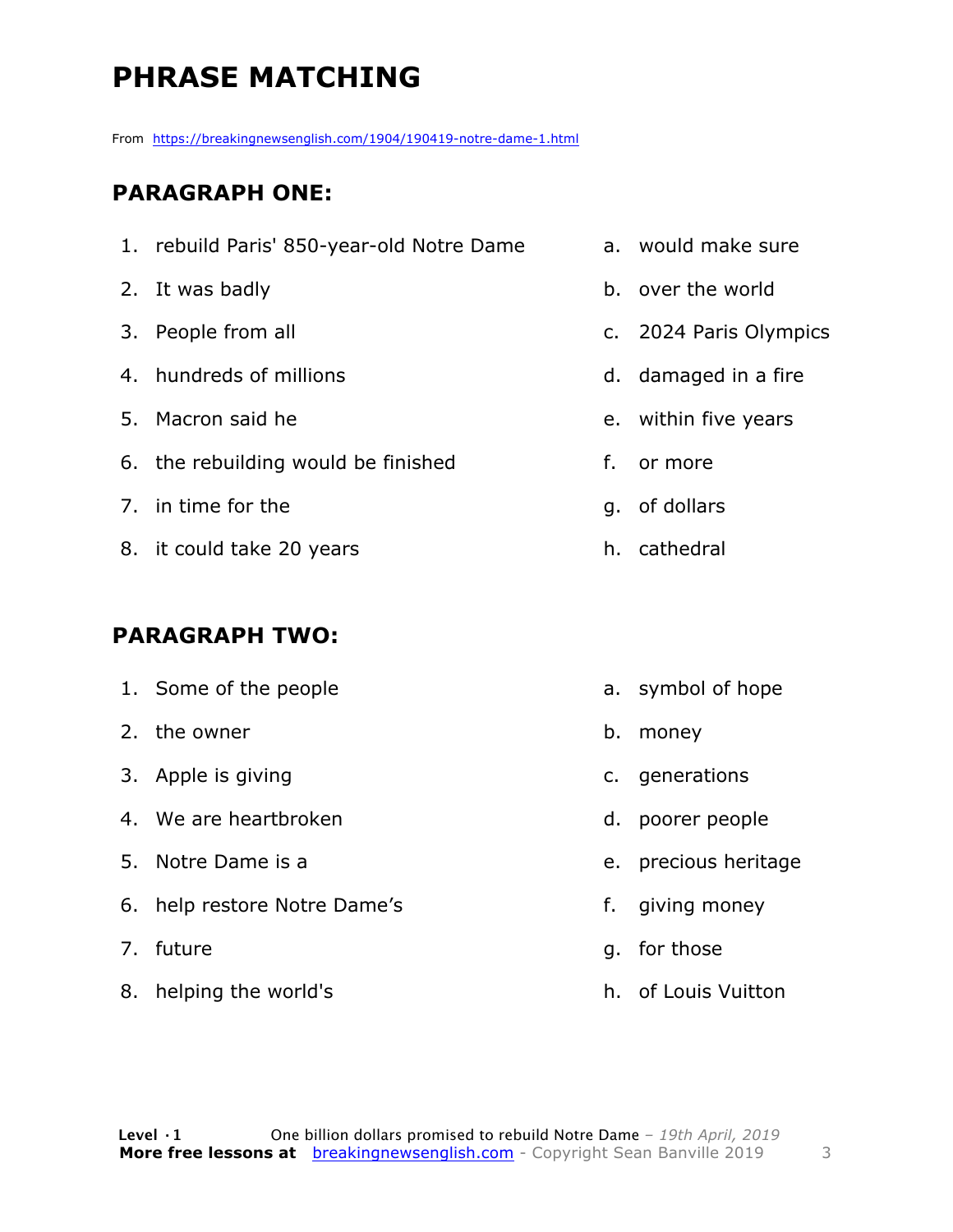### **LISTEN AND FILL IN THE GAPS**

From https://breakingnewsenglish.com/1904/190419-notre-dame-1.html

People gave one billion (1) The Company Paris' 850year-old Notre Dame cathedral. It (2) \_\_\_\_\_\_\_\_\_\_\_\_\_\_\_\_\_\_\_\_\_\_\_\_\_\_ in a fire. It is one of France's most important buildings. People from all over the (3) \_\_\_\_\_\_\_\_\_\_\_\_\_\_\_\_\_\_\_ of millions of dollars to help. French president Emmanuel Macron said he (4) \_\_\_\_\_\_\_\_\_\_\_\_\_\_\_\_\_\_\_ the rebuilding would be finished within five years, (5) \_\_\_\_\_\_\_\_\_\_\_\_\_\_\_\_\_\_\_ the 2024 Paris Olympics. Some architects say it (6) example 2 and the vears or more. Some (7) \_\_\_\_\_\_\_\_\_\_\_\_\_\_\_\_\_\_\_ giving money are French billionaires, (8) **billionaires**, (8) giant Apple is giving money. It said: "We are heartbroken for... (9) **world for whom Notre Dame is a** symbol of hope....Apple will (10) \_\_\_\_\_\_\_\_\_\_\_\_\_\_\_\_\_\_\_\_\_\_\_\_...help restore Notre Dame's (11) \_\_\_\_\_\_\_\_\_\_\_\_\_\_\_\_\_\_\_\_\_ future generations." Many people think the money would be  $(12)$   $\qquad \qquad$  helping the world's poorer people.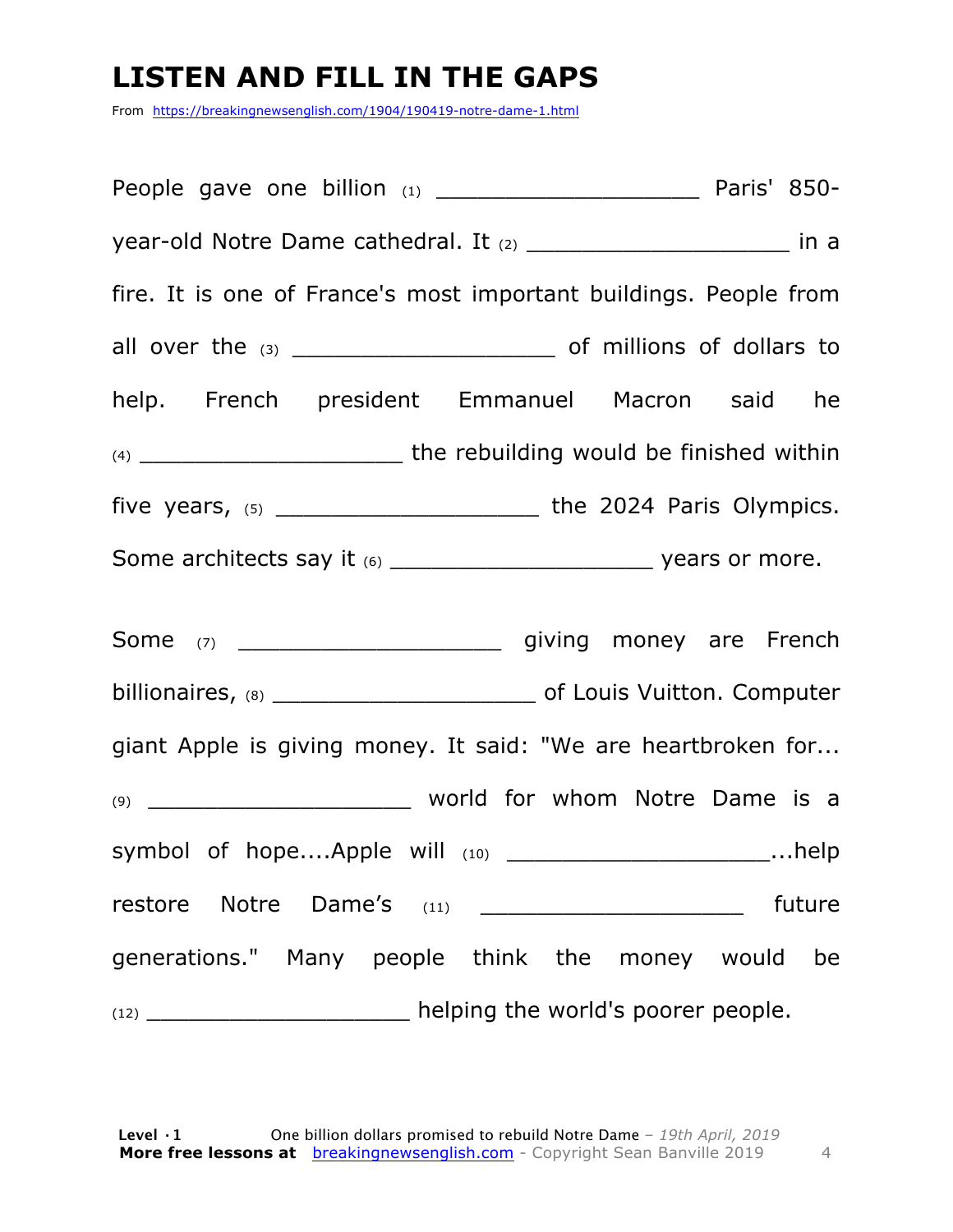# **PUT A SLASH ( / )WHERE THE SPACES ARE**

From https://breakingnewsenglish.com/1904/190419-notre-dame-1.html

PeoplegaveonebilliondollarstorebuildParis'850-year-oldNotreDam ecathedral.Itwasbadlydamagedinafire.ItisoneofFrance'smostimpor tantbuildings.Peoplefromallovertheworldgavehundredsofmillionsof dollarstohelp.FrenchpresidentEmmanuelMacronsaidhewouldmakes uretherebuildingwouldbefinishedwithinfiveyears,intimeforthe2024 ParisOlympics.Somearchitectssayitcouldtake20yearsormore.Some ofthepeoplegivingmoneyareFrenchbillionaires,liketheownerofLouis Vuitton.ComputergiantAppleisgivingmoney.Itsaid:"Weareheartbro kenfor...thosearoundtheworldforwhomNotreDameisasymbolofhop e....Applewillbedonatingto...helprestoreNotreDame'spreciousherit ageforfuturegenerations."Manypeoplethinkthemoneywouldbebette rspentonhelpingtheworld'spoorerpeople.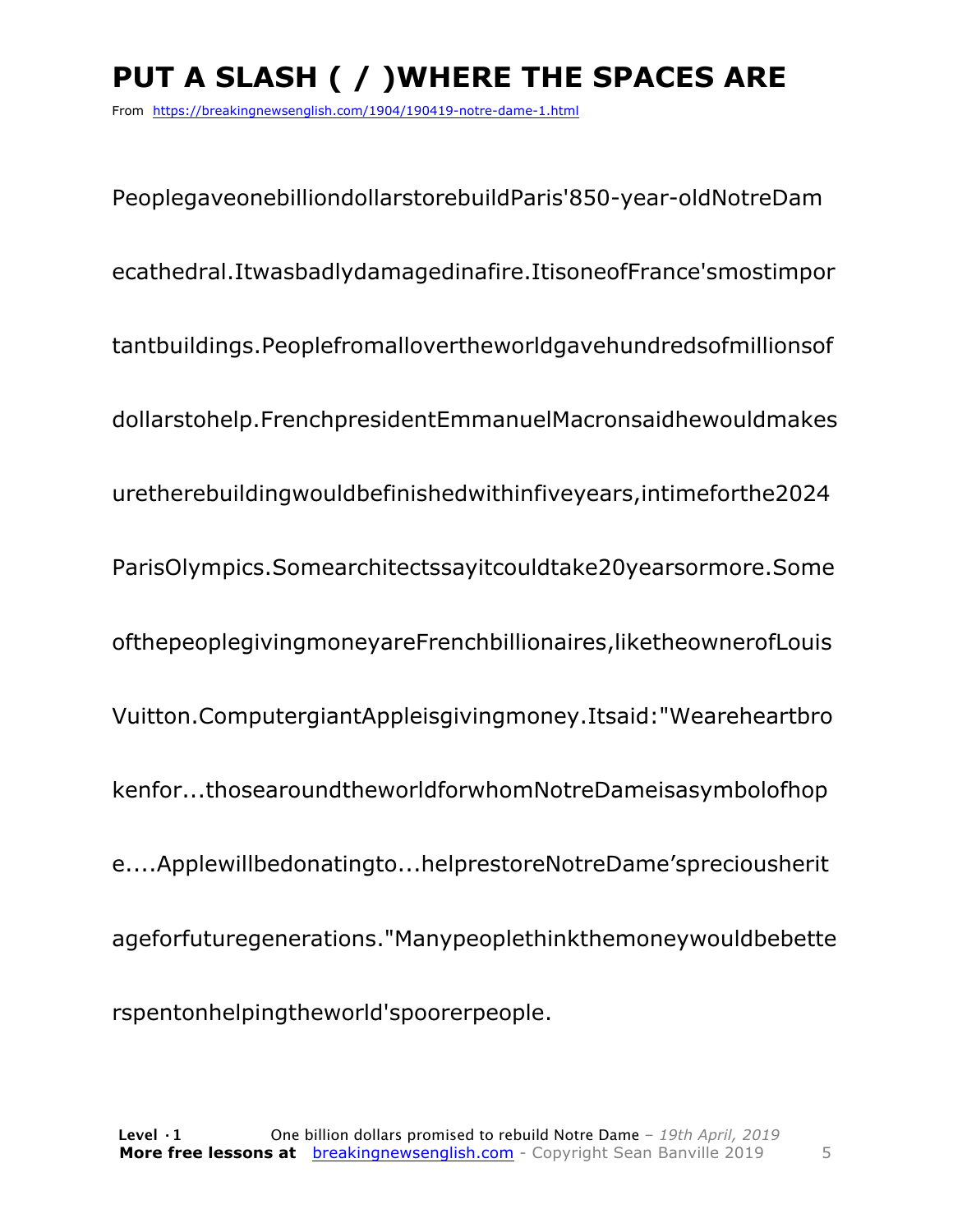## **NOTRE DAME SURVEY**

From https://breakingnewsenglish.com/1904/190419-notre-dame-4.html

Write five GOOD questions about Notre Dame in the table. Do this in pairs. Each student must write the questions on his / her own paper.

When you have finished, interview other students. Write down their answers.

|      | STUDENT 1 | STUDENT 2 | STUDENT 3 |
|------|-----------|-----------|-----------|
| Q.1. |           |           |           |
| Q.2. |           |           |           |
| Q.3. |           |           |           |
| Q.4. |           |           |           |
| Q.5. |           |           |           |

- Now return to your original partner and share and talk about what you found out. Change partners often.
- Make mini-presentations to other groups on your findings.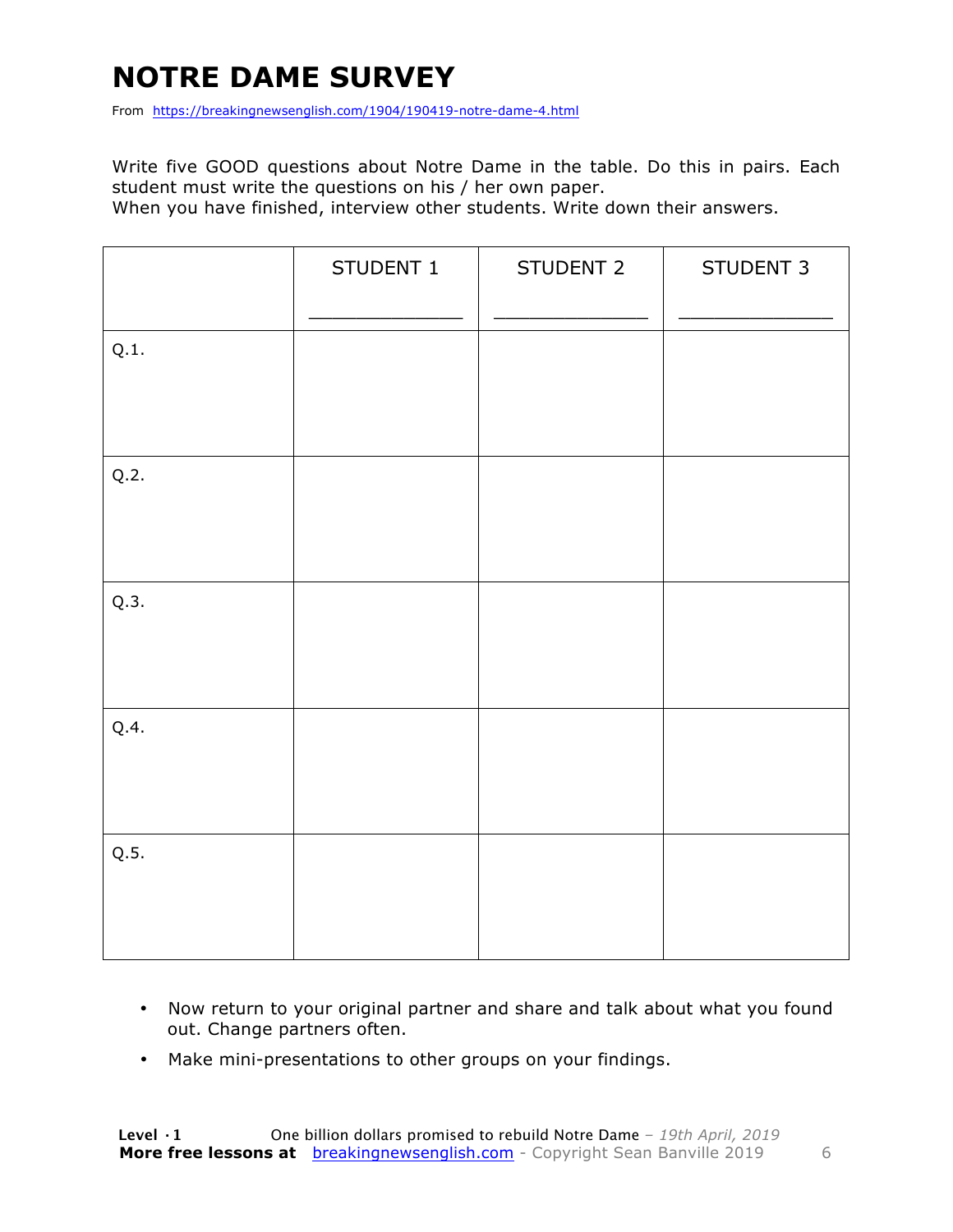#### **WRITE QUESTIONS & ASK YOUR PARTNER(S)**

Student A: Do not show these to your speaking partner(s).

| a) |  |  |
|----|--|--|
| b) |  |  |
| c) |  |  |
| d) |  |  |
| e) |  |  |
| f) |  |  |
|    |  |  |

*One billion dollars promised to rebuild Notre Dame – 19th April, 2019* More free lessons at breakingnewsenglish.com

## **WRITE QUESTIONS & ASK YOUR PARTNER(S)**

-----------------------------------------------------------------------------

Student B: Do not show these to your speaking partner(s).

| a) |  |  |
|----|--|--|
| b) |  |  |
| c) |  |  |
| d) |  |  |
| e) |  |  |
| f) |  |  |
|    |  |  |